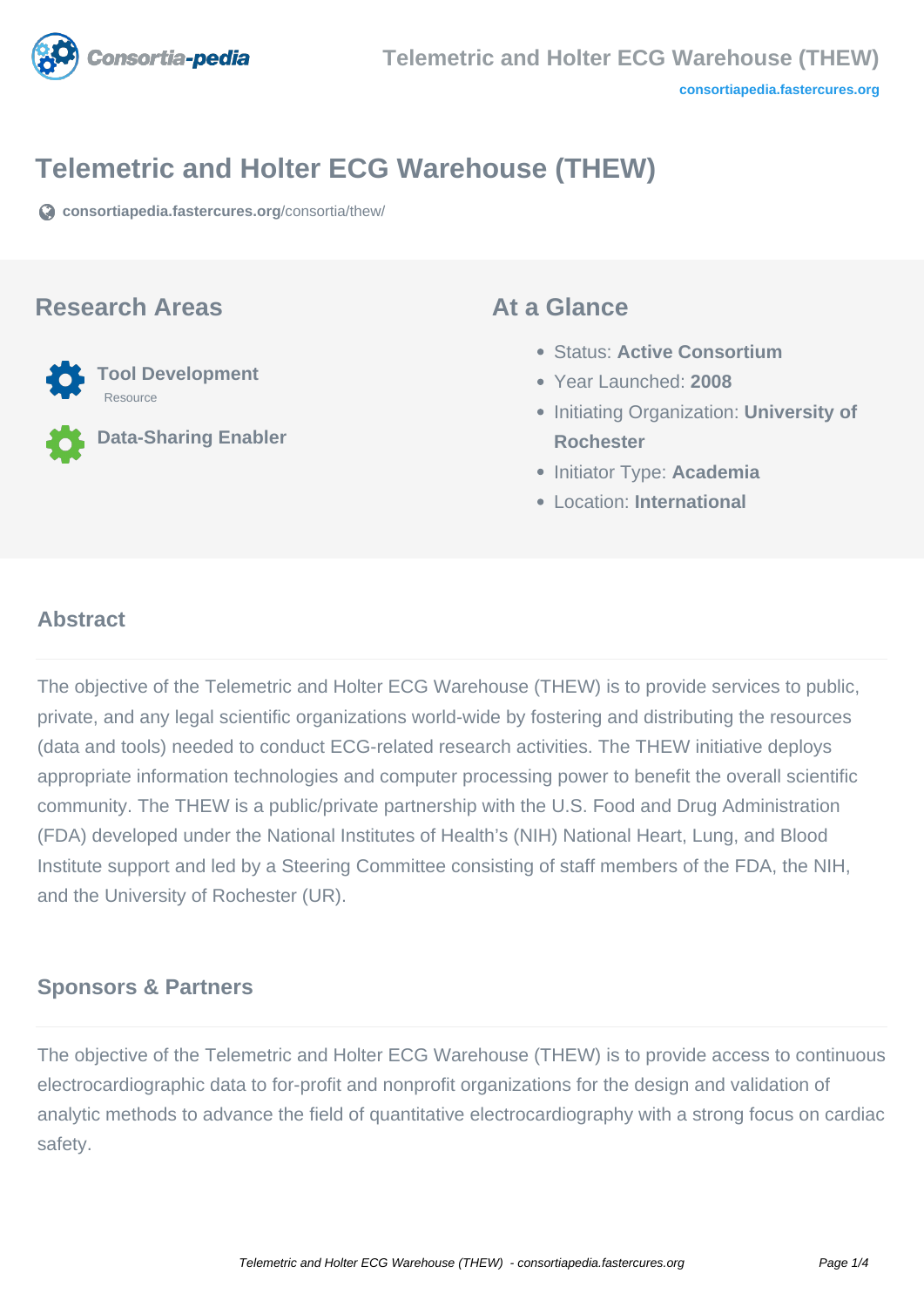

### **Telemetric and Holter ECG Warehouse (THEW)**

#### **[consortiapedia.fastercures.org](http://consortiapedia.fastercures.org/)**

 The THEW hosts more than 3,700 digital 24-Holter ECG recordings from 13 independent studies. In addition to the ECGs, the repository includes patient information in a separate clinical database with content varying according to the study focus. The THEW database has been accessed by researchers from 37 universities and 16 corporations located in 16 countries worldwide. Twenty publications have been released primarily focusing on the development and validation of ECG-based technologies.

The THEW initiative is a nonprofit, 501(c)(3) organization hosted by the Heart Research Follow-up Program at the University of Rochester Medical Center.

Homepage [www.THEW-project.org](http://www.THEW-project.org) University Medicine Berlin Harvard Medical School – Wyss Institute for Biologically Inspired Engineering Academy of Sciences of the Czech Republic Baskir State Pedagogical University Chinese Academy of Medical Sciences Chung-Yuan Christian University College of Veterinary Medicine, Cornell **University** Erasmus University Rotterdam FDA Henry M. Jackson Foundation Hospital Louis Pradel INSERM (France) Johns Hopkins University School of Medicine Karlsruhe Institute of Technology Long Beach Memorial Medical Center Masonic Medical Research Laboratory Massachusetts General Hospital National Polytechnic Institute of Mexico NIH Oklahoma State University – Center for Health **Sciences** Oxford University Polytechnic University of Marche Research Center of Hospital Sacre-Coeur of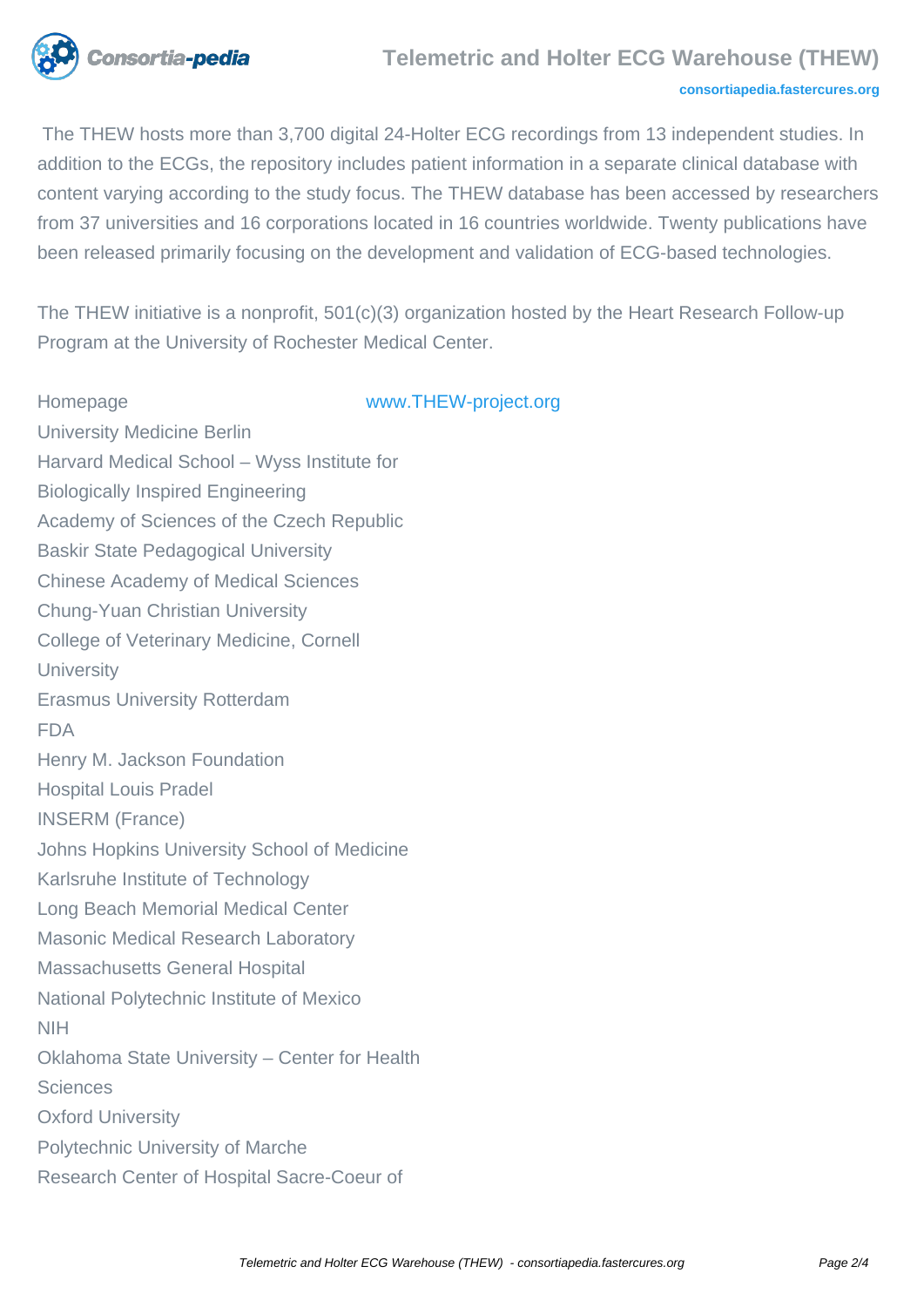

**[consortiapedia.fastercures.org](http://consortiapedia.fastercures.org/)**

**Montreal** RIT Teschnische Universitat The Victor Chang Cardiac Research Institute Uniformed Services University Universidad Favaloro Universita degli Studi di Messina Universitat Politecnica de Catalunya (Barcelona-Tech) University of Aalborg University of Adelaide University of Ancona University of Bologna University of Buffalo University of Jena University of Ljubjana University of Lund University of Melbourne Australia University of Milano University of Minnesota University of Munich University of Oklahoma University of Rochester University of San Francisco University of Ulster University of Utah University of Zaragoza AMPS LLC Angel Medical Systems Inc. AstraZeneca **Biosigna** BSP Biological Signal Processing LTD Cardio-OT Ltd. Global Instrumentrations LLC iCardiac Technologies Inc. Medial Research